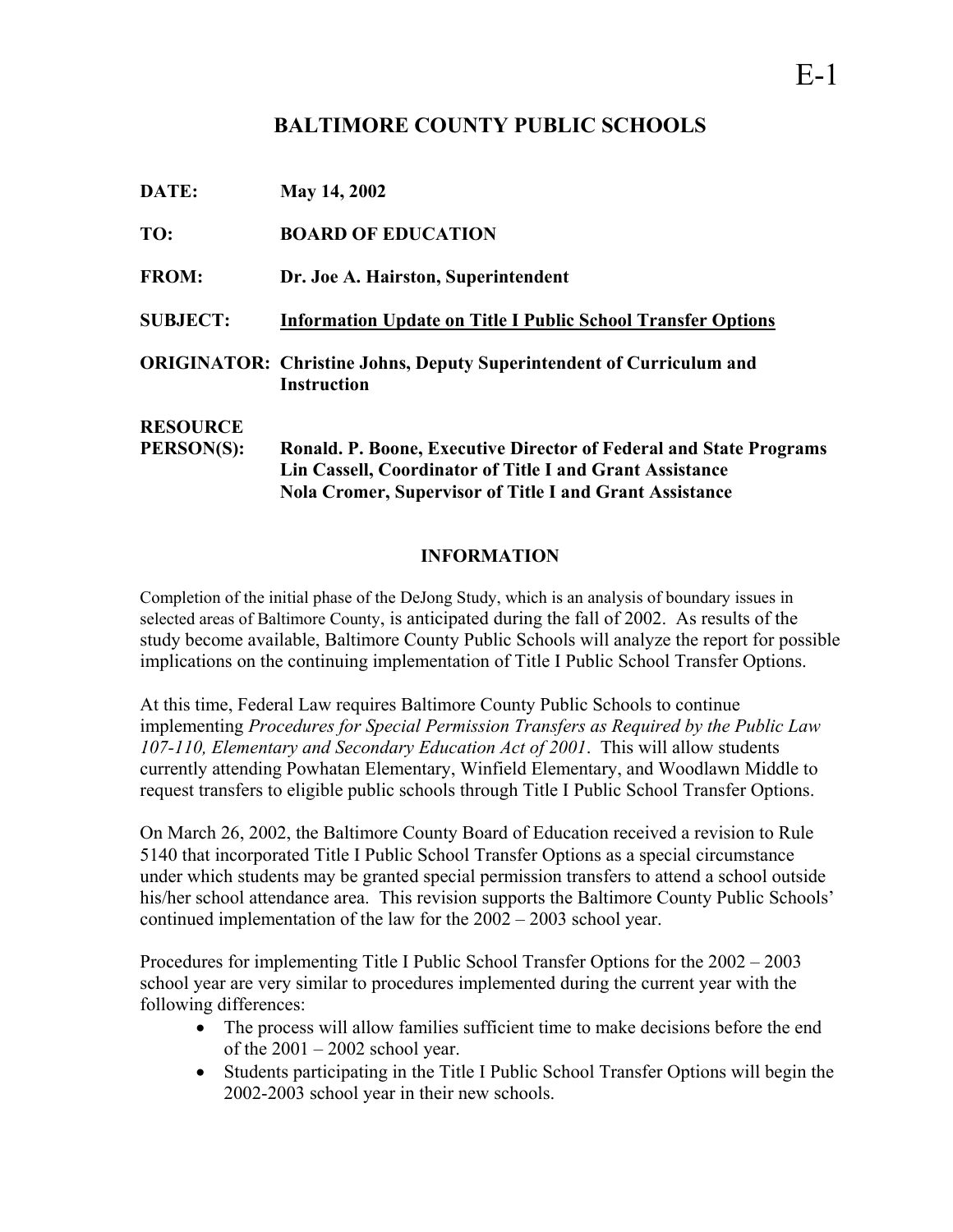• The school district will provide transportation for participating students, as required by the No Child Left Behind Act of 2001, signed into law on January 8, 2002.

A number of factors were taken into account as staff identified schools eligible to receive additional students through Title I Public School Transfer Options:

- Enrollment in receiving schools must not exceed state building capacity.
- Receiving schools must not have been identified as a Title I school not making adequately yearly progress or identified by Baltimore County as a priority school.
- Magnet schools are not eligible.

Using these factors and enrollment data projections for the  $2002 - 2003$  school year, students currently attending Powhatan Elementary, Winfield Elementary, and Woodlawn Middle School will be able to request transfer to any eligible school within the district.

CMJ/lcc

Appendix I Rule 5140 Appendix II Recommended Implementation Timeline Appendix III Lists of Schools Eligible to Receive Title I Transfer Option Students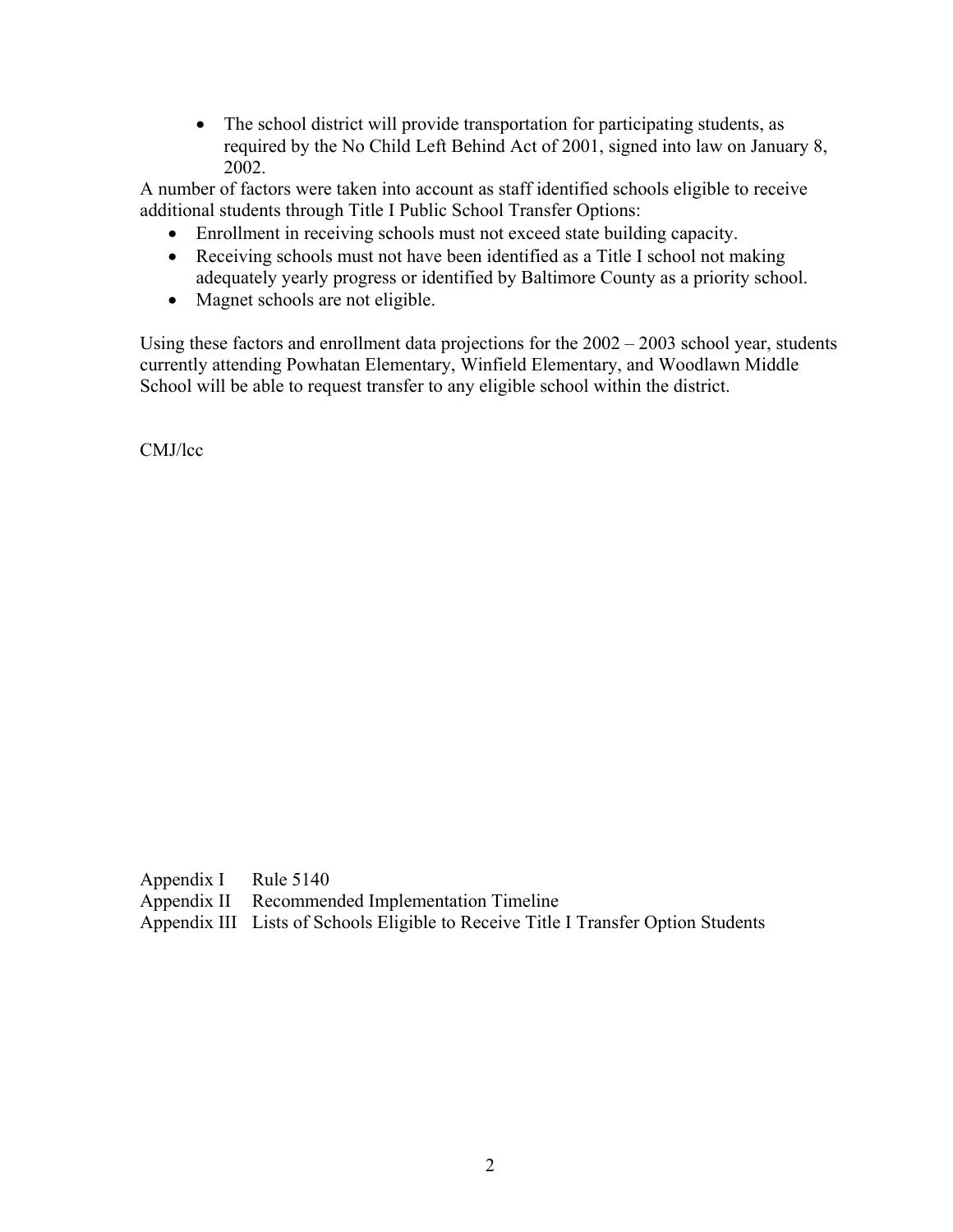### **Rule 5140**

Note: Only a portion of Rule 5140 is reproduced below. The full text of this rule is available on the Baltimore County Public Schools website at [http://www.bcps.org](http://www.bcps.org/) under Handbooks and Policies.

STUDENTS: Enrollment and Attendance

- I. SCHOOL ATTENDANCE AREAS
	- A. Records and reports of all changes affecting school attendance areas and boundaries shall be maintained in the respective schools and offices of the Board of Education.
	- B. Students will attend their assigned home schools within the Board approved attendance areas in which they reside. Exceptions to attending the home school are set forth below in Section II. C. of this rule.

# II. SPECIAL PERMISSION TRANSFERS

- A. Special requests to permit a student to attend a school outside his/her school attendance area must be initiated by the parent(s) or guardian(s).
- B. Special permission requests related to application and admission to a magnet school/program must be made in accordance with Policy and Rule 6130, *INSTRUCTION: Magnet Schools and Programs*.
- C. Special Circumstances

The staff will evaluate the following special circumstances as justification for assigning a student to a school outside the attendance area in which the student currently resides:

*(Special circumstances 1 – 9 are available on the Baltimore County Public Schools website as indicated above.)*

 **10. When a student attends a Baltimore County Public School that has been identified as eligible for Title I public school transfer options and said student has been declared an eligible student under applicable Title I federal guidelines. The parent/guardian of said student will submit an application to the Office of Title I and Grant Assistance in accordance with Title I public school transfer option procedures. Schools identified as eligible for receiving students under Title I public school transfer will not approve any special transfer requests until all Title I eligible student transfer requests have been processed.**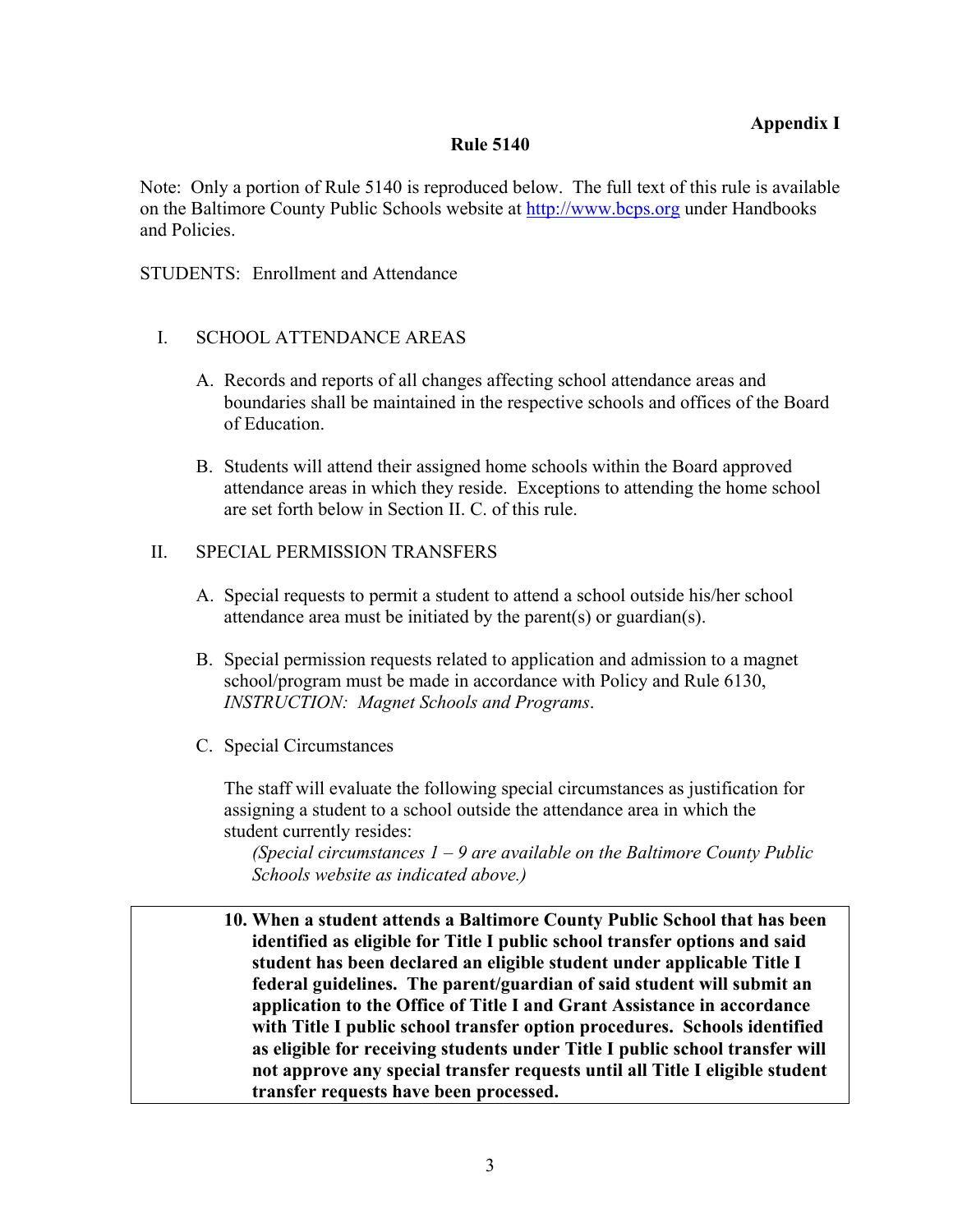# **Appendix II**

# **Recommended Implementation Timeline for Public Law 107 – 110 Title I Public School Transfer Options**

| <b>DATE</b>     | <b>PROCEDURE</b>                              |  |
|-----------------|-----------------------------------------------|--|
| Friday, 3/8     | Involve appropriate BCPS staff                |  |
|                 | in completing Title I Public                  |  |
|                 | <b>School Transfer Option procedures.</b>     |  |
|                 | <b>Meet with staff from Assessment</b>        |  |
|                 | and Student Data to discuss the               |  |
|                 | process BCPS will use to determine            |  |
|                 | the "lowest achieving children from           |  |
|                 | low income families."                         |  |
| Friday, $3/15$  | Draft initial possible receiving              |  |
|                 | schools.                                      |  |
| Monday, 3/18    | Notify and meet with personnel                |  |
|                 | from transportation to discuss                |  |
|                 | transportation issues.                        |  |
|                 | Prepare enrollment data for all potential     |  |
|                 | receiving schools.                            |  |
| Wednesday, 3/27 | <b>Completed draft of BCPS</b>                |  |
|                 | procedures for Title I Public School          |  |
|                 | <b>Transfer Options submitted for</b>         |  |
|                 | review by BCPS Law Office.                    |  |
| Wednesday, 4/10 | <b>Completed draft of BCPS</b>                |  |
|                 | procedures and all supporting                 |  |
|                 | forms and documents submitted                 |  |
|                 | to Executive Staff.                           |  |
| Monday, $4/15-$ | Draft of BCPS procedures for                  |  |
| Friday, 4/19    | <b>Title I Public School Transfer Options</b> |  |
|                 | adjusted as necessary as per Executive        |  |
|                 | <b>Staff direction.</b>                       |  |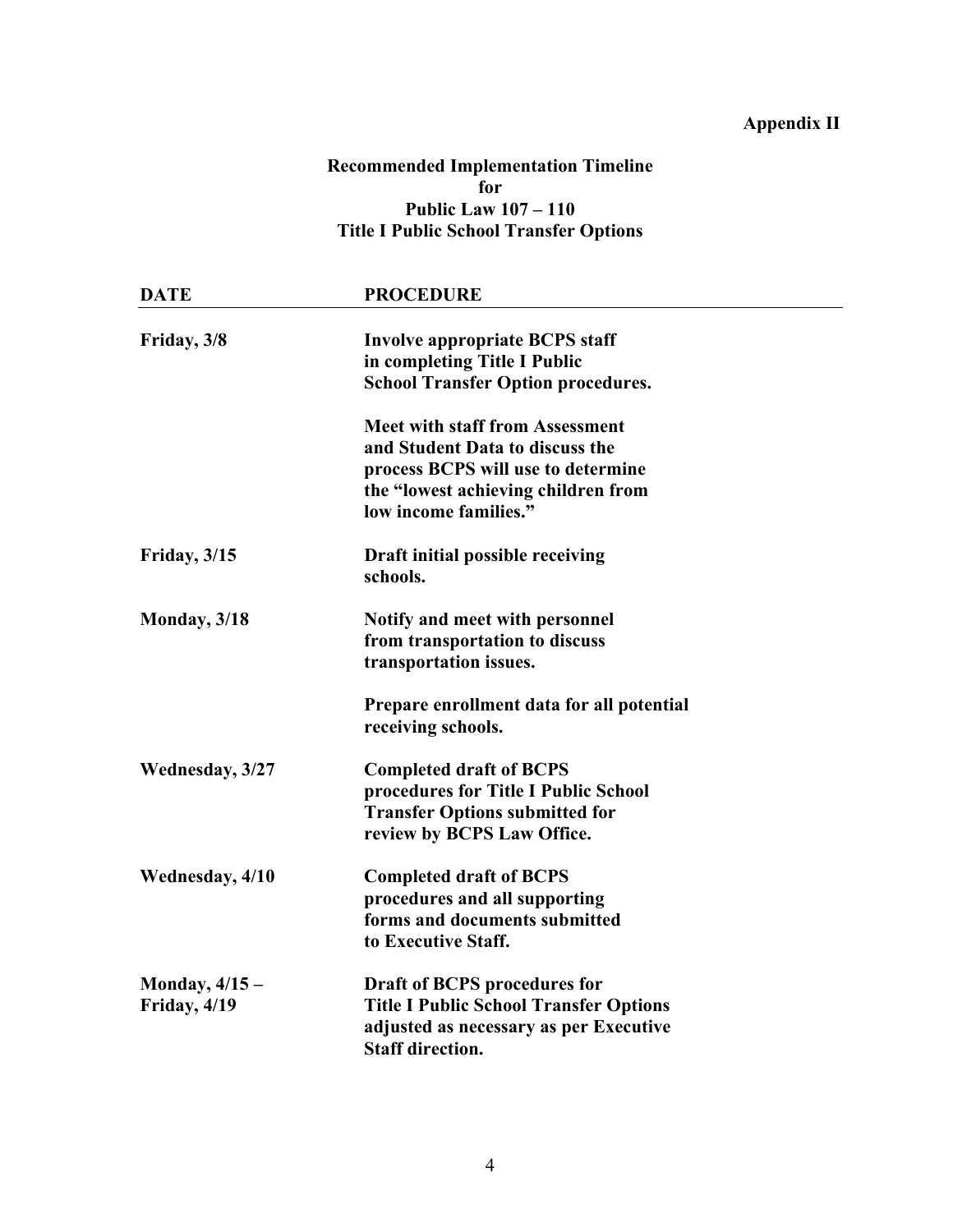## **Recommended Implementation Timeline for Public Law 107 – 110 Title I Public School Transfer Options**

| <b>DATE</b>                       | <b>PROCEDURE</b>                                                                                                                                                                                                                                                                            |
|-----------------------------------|---------------------------------------------------------------------------------------------------------------------------------------------------------------------------------------------------------------------------------------------------------------------------------------------|
| Tuesday, 5/14                     | <b>Update Baltimore County Public Schools Board of</b><br><b>Education regarding Title I Public School</b><br><b>Transfer Options.</b>                                                                                                                                                      |
| Wednesday, 5/15 -<br>Friday, 5/31 | Meet with principals and staff<br>from identified schools.                                                                                                                                                                                                                                  |
|                                   | Train school and central office<br>staff re Title I school transfer<br>responsibilities.                                                                                                                                                                                                    |
|                                   | Use sources such as BCPS website,<br>general mailing, Education Channel, News<br>release to notify the community re Title I<br><b>Public School Transfer Options. Mail</b><br>community meeting invitation and Title I<br><b>Public School Transfer Options information</b><br>to families. |
|                                   | Notify elected officials and community<br>leaders as necessary.                                                                                                                                                                                                                             |
|                                   | <b>Notify all principals of Title I Public</b><br><b>School Transfer Options.</b>                                                                                                                                                                                                           |
|                                   | <b>Conduct community meetings at sending</b><br>schools.                                                                                                                                                                                                                                    |
|                                   | <b>Department of Professional Development assesses</b><br>need for and schedules training for staff at receiving<br>schools.                                                                                                                                                                |
| Monday, 6/3                       | Applications and list of eligible receiving<br>schools available in school offices.                                                                                                                                                                                                         |
| Friday, 6/14                      | Deadline for families to file application requests.                                                                                                                                                                                                                                         |
| Monday, $6/17 -$<br>Friday, 6/21  | <b>Office of Title I and Grant Assistance reviews</b><br>applications.                                                                                                                                                                                                                      |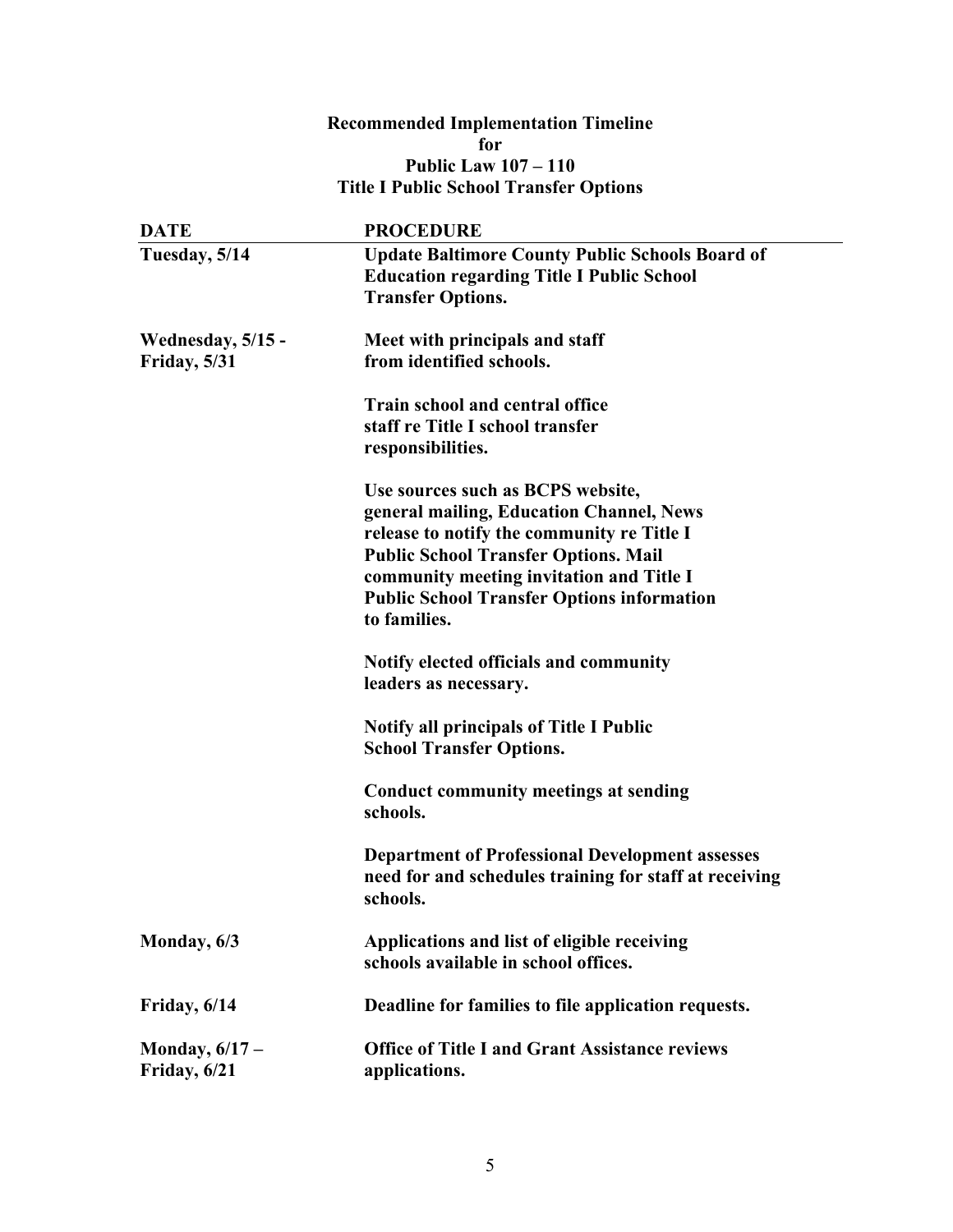## **Recommended Implementation Timeline for Public Law 107 – 110 Title I Public School Transfer Options**

| <b>DATE</b>                              | <b>PROCEDURE</b>                                                                                                                                                         |  |
|------------------------------------------|--------------------------------------------------------------------------------------------------------------------------------------------------------------------------|--|
| Friday, 6/21                             | All families that have submitted<br>transfer applications receive acknowledgement<br>letters from the Office of Title I and Grant<br>Assistance.                         |  |
|                                          | Receiving schools with fewer transfer<br>applications than available seats may<br>begin processing other special permission<br>transfer requests under Policy 5140.      |  |
| Friday, 6/28                             | Deadline for families to contact the Office<br>of Title I and Grant Assistance if not in<br>receipt of an application acknowledgement letter.                            |  |
| <b>Monday</b> , 6/24 -<br>Wednesday, 7/3 | Families are notified of transfer application results.                                                                                                                   |  |
| Wednesday, 7/12                          | <b>Deadline for appeals to Executive Director of Federal</b><br>and State Programs.                                                                                      |  |
| Wednesday, 7/17                          | Deadline for families to accept or reject transfer offers.                                                                                                               |  |
| Thursday, 7/18 -<br><b>Friday</b> , 7/26 | Sending/receiving schools are notified of students<br>accepting transfers.                                                                                               |  |
|                                          | <b>Office of Transportation and Department of Student</b><br><b>Support Services are notified of students accepting</b><br>transfers.                                    |  |
| <b>Monday, 7/29 -</b><br>Friday, 8/2     | Complete verification of registration of transferred<br>students by PPWs.                                                                                                |  |
|                                          | PPWs notify Office of Title I and Grant Assistance of<br>completed registration of each transferred student.                                                             |  |
|                                          | Receiving schools with more transfer requests<br>than available seats may begin responding to<br>other special permission transfer requests under<br><b>Policy 5140.</b> |  |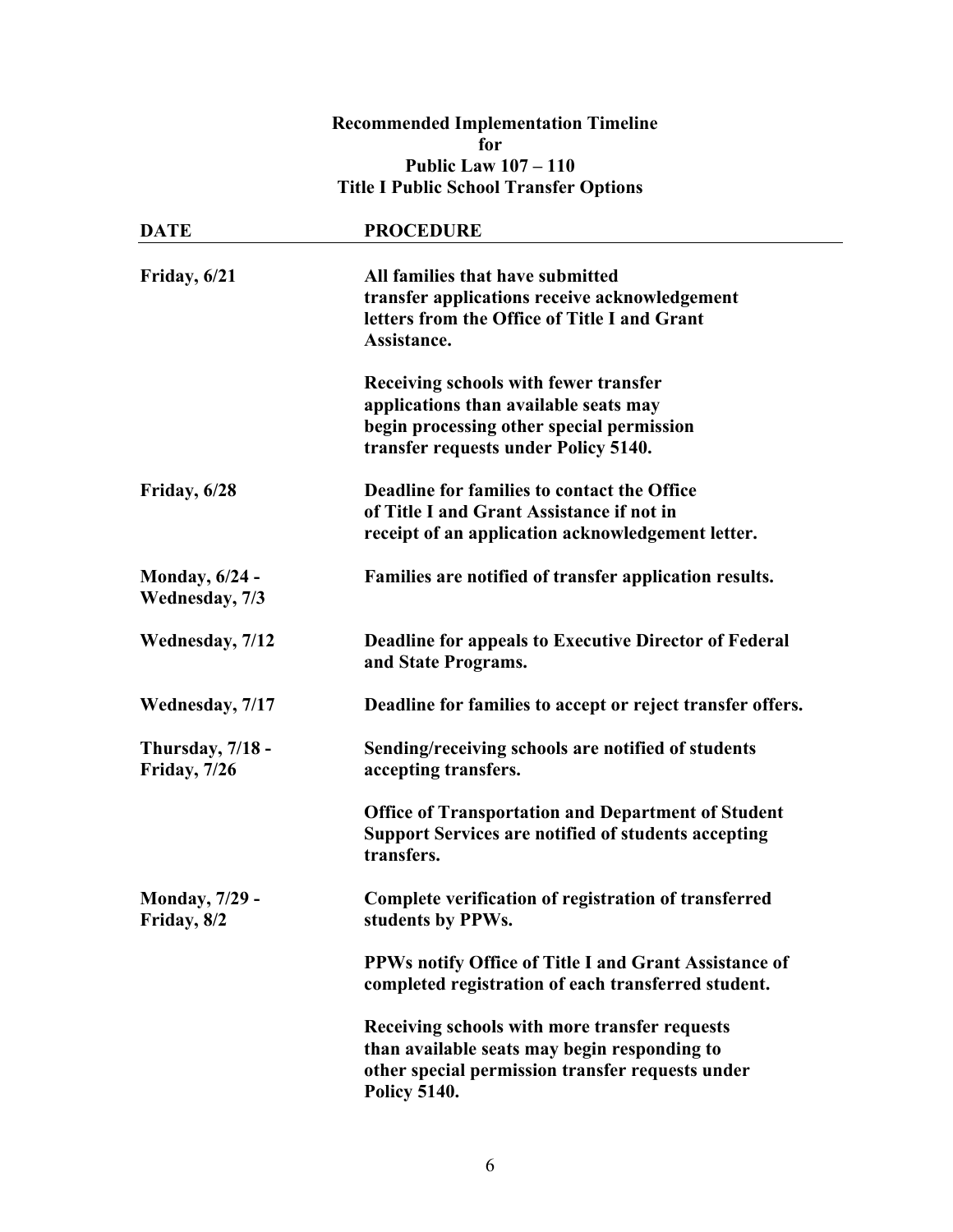## **Recommended Implementation Timeline for Public Law 107 – 110 Title I Public School Transfer Options**

| <b>DATE</b>                           | <b>PROCEDURE</b>                                                                             |  |
|---------------------------------------|----------------------------------------------------------------------------------------------|--|
| <b>Monday</b> , 8/5 -<br>Friday, 8/23 | Wait list process in effect                                                                  |  |
| Friday, 8/9                           | <b>Completion of appeals filed with Executive Director</b><br>of Federal and State Programs. |  |
| Monday, 8/26                          | Deadline for appeals to Superintendent's<br>Ombudsperson.                                    |  |
| Monday, 8/26                          | <b>Title I Public School Transfer Options process</b><br>closed.                             |  |
| Friday, 9/20                          | <b>Completion of appeals filed with Superintendent's</b><br>Ombudsperson.                    |  |

**revised 5/13/02**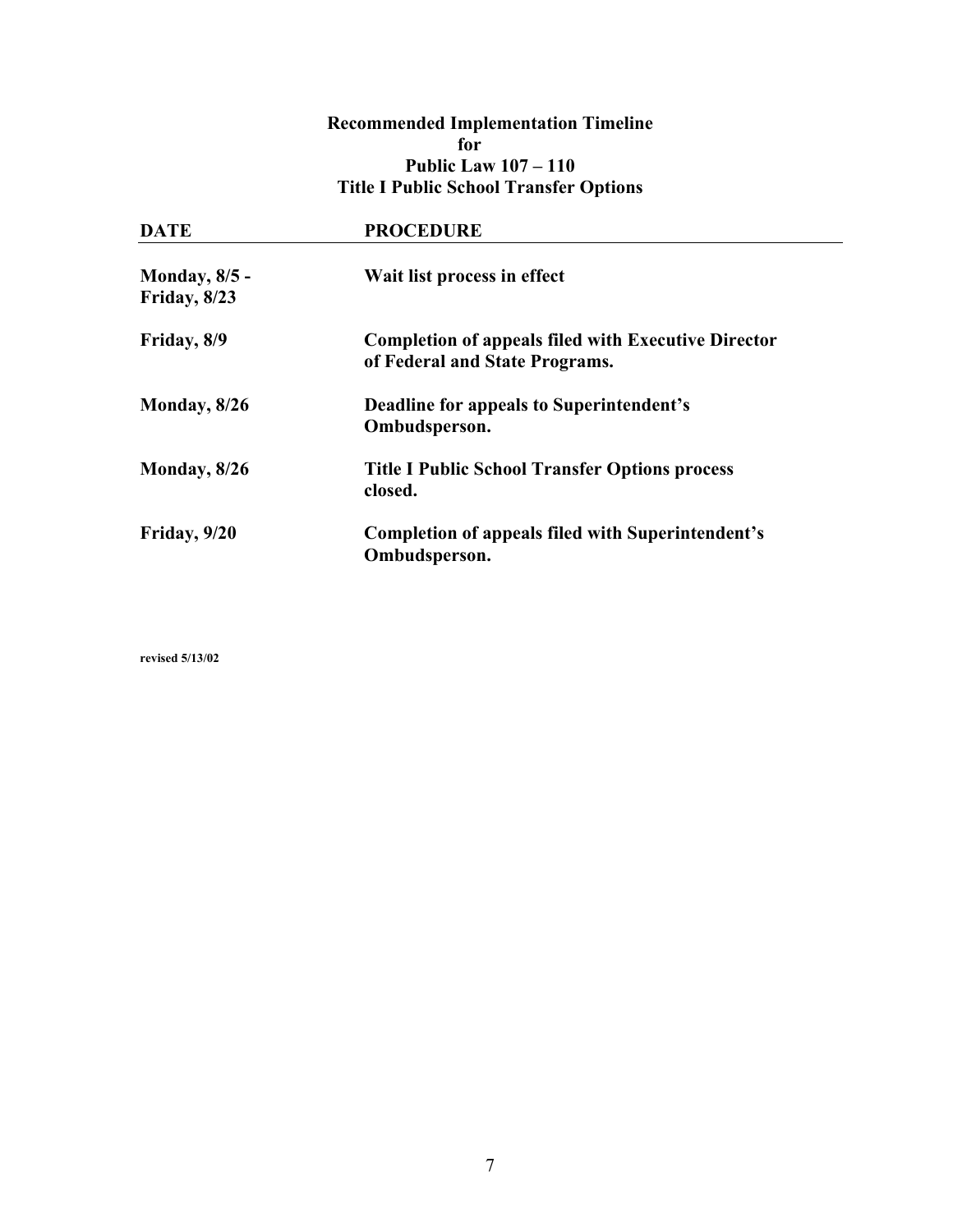### **Elementary Schools Eligible to Receive Title I Transfer Option Students from Powhatan Elementary for School Year 2002 – 2003**

Carroll Manor (20.9) Bedford (2.5) Catonsville (8.3) Fifth District (23.8) Chatsworth (12.7) Halethorpe (12.3) Hampton (12.6) Franklin (13.9) Hillcrest (7.9) Jacksonville (20.3) Fort Garrison (7.2) Relay (12.7) Lutherville (11.7) Glyndon (12.6) Westchester (8.8) Padonia International (14.5) Owings Mills (9.2) Westowne (4.8) Pinewood (12.7) Reisterstown (12.1) Woodbridge (5.2) Riderwood (9.4) Summit Park (5.9) Seventh District (30.2) Timber Grove (12.5) Stoneleigh  $(8.1)$ Timonium (12.6) Warren (15.8)

### **Southeast Area Northeast Area**

### **Central Area Northwest Area Southwest Area**

| Battle Grove (19.2)       | Carney $(17.6)$         |
|---------------------------|-------------------------|
| Bear Creek (18.2)         | Chapel Hill $(23.0)$    |
| Berkshire (16.1)          | Fullerton (12.2)        |
| Charlesmont (17.8)        | Gunpowder (21.9)        |
| Chesapeake Terrace (27.7) | Harford Hills (12.4)    |
| Edgemere $(26.6)$         | Joppa View $(21.2)$     |
| Grange (17.3)             | Kingsville $(25.8)$     |
| Hawthorne $(25.0)$        | Martin Boulevard (24.7) |
| Oliver Beach $(31.0)$     | Orems $(23.1)$          |
| Sandy Plains (18.1)       | Perry Hall $(20.6)$     |
|                           | Pine Grove $(13.0)$     |
|                           | Red House Run (14.2)    |
|                           | Seven Oaks (20.4)       |
|                           | Victory Villa $(23.5)$  |
|                           |                         |

The number of miles from Powhatan to each school is noted ( ).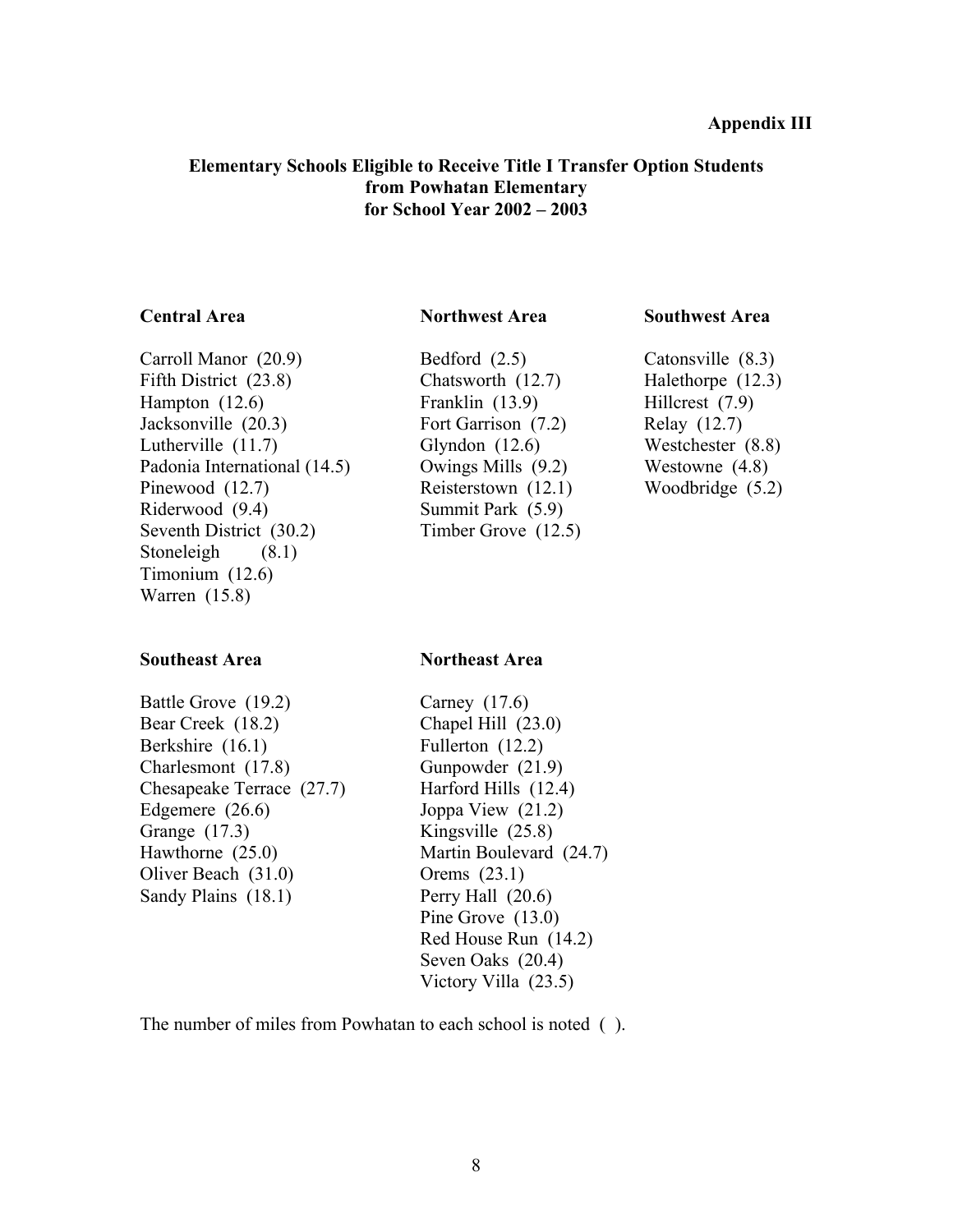### **Elementary Schools Eligible to Receive Title I Transfer Option Students from Winfield Elementary for School Year 2002 – 2003**

### **Central Area Northwest Area Southwest Area**

Carroll Manor (22.4) Bedford (3.7) Catonsville (7.2) Fifth District (30.8) Chatsworth (10.4) Halethorpe (12.6) Hampton (14.2) Franklin (11.5) Hillcrest (9.5) Jacksonville (21.8) Fort Garrison (8.0) Relay (12.8) Lutherville (13.3) Glyndon (10.2) Westchester (7.7) Padonia International (15.3) Owings Mills (6.2) Westowne (8.4) Pinewood (14.2) Reisterstown (9.8) Woodbridge (5.1) Riderwood (12.6) Summit Park (10.1) Seventh District (30.2) Timber Grove (12.5) Stoneleigh  $(8.1)$ Timonium (12.6) Warren (15.8)

### **Southeast Area Northeast Area**

Battle Grove (29.3) Carney (19.1) Bear Creek (24.3) Chapel Hill (24.6) Berkshire (22.6) Fullerton (20.7) Charlesmont (24.3) Gunpowder (23.5) Chesapeake Terrace (27.8) Harford Hills (18.0) Edgemere (26.8) Joppa View (22.8) Grange (23.9) Kingsville (27.3) Hawthorne (26.6) Martin Boulevard (26.0) Oliver Beach (31.8) Orems (24.6) Sandy Plains (24.7) Perry Hall (22.2)

 Pine Grove (19.0) Red House Run (23.7) Seven Oaks (22.0) Victory Villa (25.1)

The number of miles from Winfield to each school is indicated ( ).